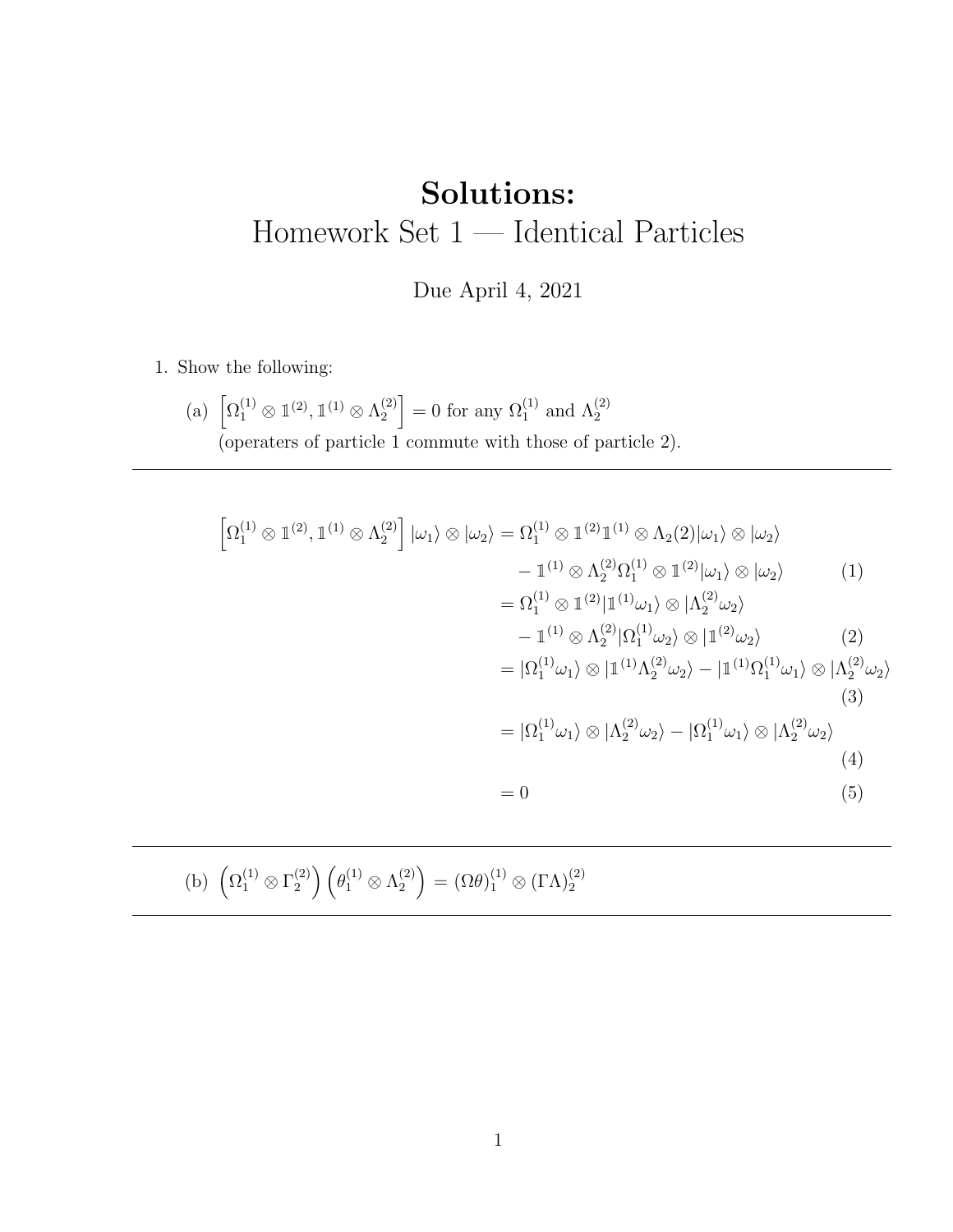(d) 
$$
\left(\Omega_1^{(1)\otimes(2)} + \Omega_2^{(1)\otimes(2)}\right)^2 = \left(\Omega_1^2\right)^{(1)} \otimes \mathbb{1}^{(2)} + \mathbb{1}^{(1)} \otimes \left(\Omega_1^2\right)^{(1)} + 2\Omega_1^{(1)} \otimes \Omega_2^{(2)}
$$

$$
\begin{bmatrix} 1 & 1 & \cdots & 1 \\ 1 & \cdots & 1 & 1 \end{bmatrix} \begin{bmatrix} 1 & \cdots & 1 \\ 1 & \cdots & 1 \end{bmatrix} \begin{bmatrix} 1 & \cdots & 1 \\ 1 & \cdots & 1 \end{bmatrix}
$$

$$
\left[\Gamma_1^{(1)\otimes(2)}, \Lambda_1^{(1)\otimes(2)}\right] = \Gamma_1^{(1)} \otimes \mathbb{1}^{(2)} \tag{15}
$$

$$
= \Gamma_1^{(1)} \otimes \mathbb{1}^{(2)} |\omega_1\rangle \otimes |\omega_2\rangle \tag{14}
$$

$$
= | \left[ \Gamma_1^{(1)}, \Lambda_1^{(1)} \right] \omega_1 \rangle \otimes | \mathbb{1}^{(2)} \omega_2 \rangle
$$
\n
$$
= | \Gamma_1^{(1)} \omega_1 \rangle \otimes | \mathbb{1}^{(2)} \omega_2 \rangle
$$
\n(12)\n(13)

$$
\left[\Gamma_1^{(1)\otimes(2)},\Lambda_1^{(1)\otimes(2)}\right]\left|\omega_1\right\rangle\otimes\left|\omega_2\right\rangle=\left[\Gamma_1^{(1)}\otimes\mathbb{1}^{(2)},\Lambda_1^{(1)}\otimes\mathbb{1}^{(2)}\right]\left|\omega_1\right\rangle\otimes\left|\omega_2\right\rangle\tag{11}
$$

(c) If 
$$
\left[\Omega_1^{(1)}, \Lambda_1^{(1)}\right] = \Gamma_1^{(1)},
$$
  
then  $\left[\Omega_1^{(1)\otimes(2)}, \Lambda_1^{(1)\otimes(2)}\right] = \Gamma_1^{(1)} \otimes \mathbb{1}^{(2)},$   
and similarly with  $1 \to 2$ .

$$
\left(\Omega_1^{(1)} \otimes \Gamma_2^{(2)}\right) \left(\theta_1^{(1)} \otimes \Lambda_2^{(2)}\right) = \left(\Omega \theta\right)^{(1)} \otimes \left(\Gamma \Lambda\right)^{(2)} \tag{10}
$$

$$
= \left(\Omega_1^{(1)}\theta_1^{(1)}\right) \otimes \left(\Gamma_2^{(2)}\Lambda_2^{(2)}\right) |\omega_1\rangle \otimes |\omega_2\rangle \quad (8)
$$

$$
= \left[ (\Omega \theta)^{(1)} \otimes (\Gamma \Lambda)^{(2)} \right] |\omega_1\rangle \otimes |\omega_2\rangle \quad (9)
$$

$$
= |\Omega_1^{(1)} \theta_1^{(1)} \omega_1 \rangle \otimes |\Gamma_2^{(2)} \Lambda_2^{(2)} \omega_2 \rangle \tag{7}
$$

$$
= (\Omega_1^{(1)} \theta_1^{(1)}) \otimes (\Gamma_2^{(2)} \Lambda_2^{(2)}) |\omega_1 \rangle \otimes |\omega_2 \rangle \tag{8}
$$

$$
= |\Omega_1^{(1)} \theta_1^{(1)} \omega_1 \rangle \otimes |\Gamma_2^{(2)} \Lambda_2^{(2)} \omega_2 \rangle \tag{7}
$$

$$
\left(\Omega_1^{(1)} \otimes \Gamma_2^{(2)}\right) \left(\theta_1^{(1)} \otimes \Lambda_2^{(2)}\right) |\omega_1\rangle \otimes |\omega_2\rangle = \left(\Omega_1^{(1)} \otimes \Gamma_2^{(2)}\right) |\theta_1^{(1)} \omega\rangle \otimes |\Lambda_2^{(2)} \omega_2\rangle \tag{6}
$$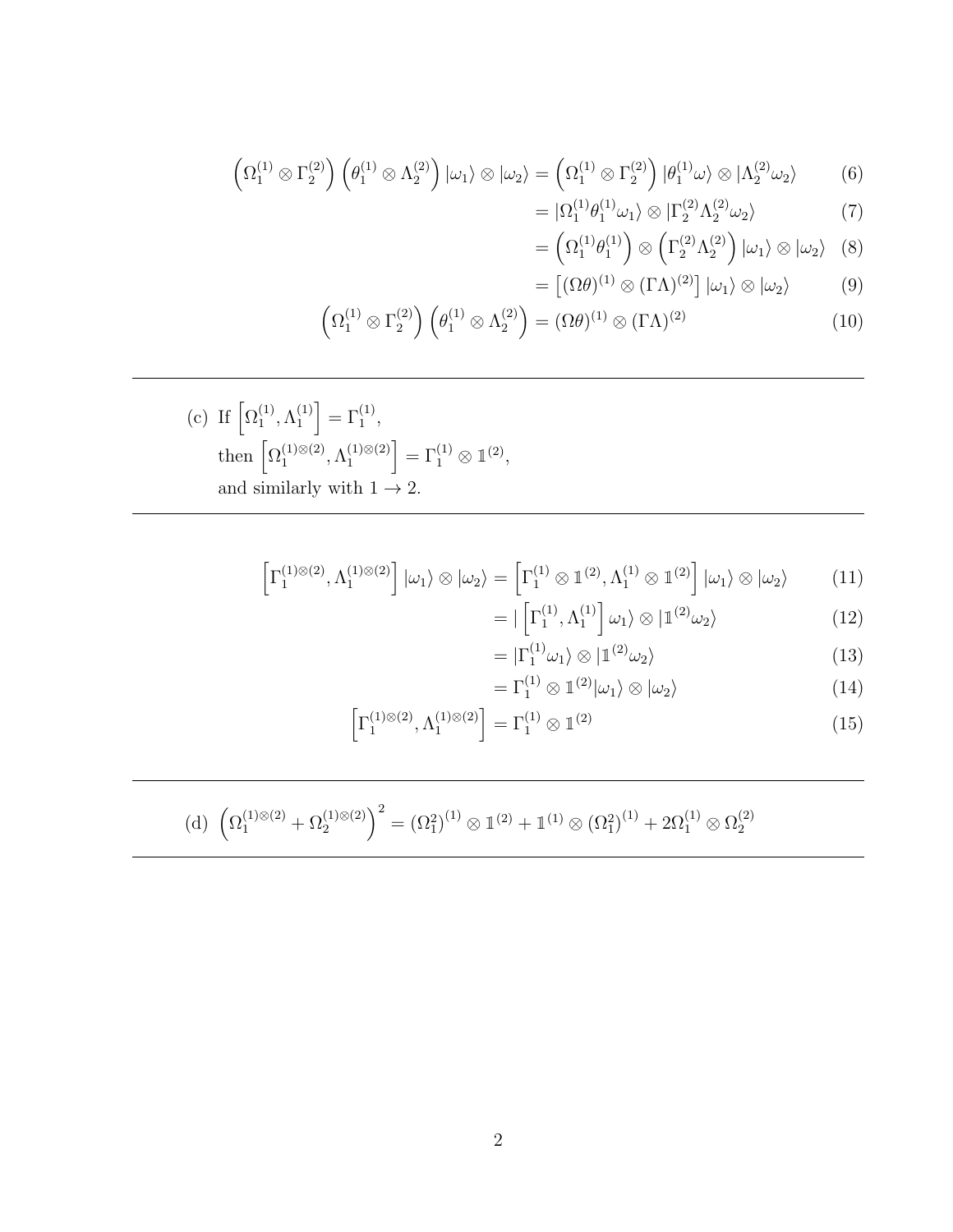$$
\left(\Omega_{1}^{(1)\otimes(2)} + \Omega_{2}^{(1)\otimes(2)}\right)^{2} = \left(\Omega_{1}^{(1)} \otimes \mathbb{1}^{(2)} + \mathbb{1}^{(2)} \otimes \Omega_{2}^{(1)}\right)^{2} |\omega_{1}\rangle \otimes \omega_{2}\rangle
$$
\n
$$
= \left(\Omega_{1}^{(1)} \otimes \mathbb{1}^{(2)}\right)^{2} |\omega_{1}\rangle \otimes \omega_{2}\rangle
$$
\n
$$
+ \Omega_{1}^{(1)} \otimes \mathbb{1}^{(2)} \mathbb{1}^{(1)} \otimes \Omega_{2}^{(2)} |\omega_{1}\rangle \otimes \omega_{2}\rangle
$$
\n
$$
+ \mathbb{1}^{(1)} \otimes \Omega_{2}^{(2)} \Omega_{1}^{(1)} \otimes \mathbb{1}^{(2)} |\omega_{1}\rangle \otimes \omega_{2}\rangle
$$
\n
$$
+ \left(\mathbb{1}^{(1)} \otimes \Omega_{2}^{(2)}\right)^{2} |\omega_{1}\rangle \otimes \omega_{2}\rangle
$$
\n
$$
= |(\Omega_{1}^{2})^{(1)}\omega_{1}\rangle \otimes |\mathbb{1}^{(2)}\omega_{2}\rangle + |\Omega_{1}^{(1)}\omega_{1}\rangle \otimes |\Omega_{2}^{(2)}\omega_{2}\rangle
$$
\n
$$
+ |\Omega_{1}^{(1)}\omega_{1}\rangle \otimes |\Omega_{2}^{(2)}\omega_{2}\rangle + |\mathbb{1}^{(1)}\omega_{1}\rangle \otimes |(\Omega_{2}^{2})^{(2)}\omega_{2}\rangle
$$
\n
$$
= \left((\Omega_{1}^{2})^{(1)} \otimes \mathbb{1}^{(2)} + 2\Omega_{1}^{(1)} \otimes \Omega_{2}^{(2)} + \mathbb{1}^{(1)} \otimes (\Omega_{1}^{2})^{(1)}) |\omega_{1}\rangle \otimes \omega_{2}\rangle
$$
\n
$$
= \left((\Omega_{1}^{2})^{(1)} \otimes \mathbb{1}^{(2)} + \mathbb{1}^{(1)} \otimes (\Omega_{2}^{2})^{(1)} + 2\Omega_{1}^{(1)} \otimes \Omega_{2}^{(2)}
$$
\n
$$
(18)
$$
\n
$$
\left(\Omega^{(1)\otimes(2)} + \Omega^{(1)\otimes(
$$

$$
\left(\Omega_1^{(1)\otimes(2)} + \Omega_2^{(1)\otimes(2)}\right)^2 = \left(\Omega_1^2\right)^{(1)} \otimes \mathbb{1}^{(2)} + \mathbb{1}^{(1)} \otimes \left(\Omega_1^2\right)^{(1)} + 2\Omega_1^{(1)} \otimes \Omega_2^{(2)} \tag{19}
$$

2. Consider a two-particle Hilbert space, constructed from single-particle spaces spanned by two basis vectors  $|+\rangle$  and  $|-\rangle$ . Let

$$
\sigma_1^{(1)} = \begin{pmatrix} + & - & & + & - \\ a & b & & \\ c & d & & \end{pmatrix} \quad \text{and} \quad \sigma_2^{(2)} = \begin{pmatrix} + & - & & + \\ b & b & & \\ d & b & & \end{pmatrix} \tag{20}
$$

be operators in spaces (1) and (2), respectively (the  $\pm$  signs label the basis vectors, so  $b = \langle +| \sigma_1^{(1)} \rangle$  $\binom{1}{1}$ , etc.). The space is spanned by four vectors  $|+\rangle \otimes |+\rangle$ ,  $|+\rangle \otimes |-\rangle$ ,  $|-\rangle \otimes |+\rangle, |-\rangle \otimes |-\rangle.$  Show that

$$
+ + + - - + - -
$$
\n
$$
\sigma_1^{(1)\otimes(2)} = \sigma_1^{(1)} \otimes 1^{(2)} = + - \begin{pmatrix} + + - - + - - - - \\ a & 0 & b & 0 \\ 0 & a & 0 & b \\ c & 0 & d & 0 \\ 0 & c & 0 & d \end{pmatrix}
$$
\n(21)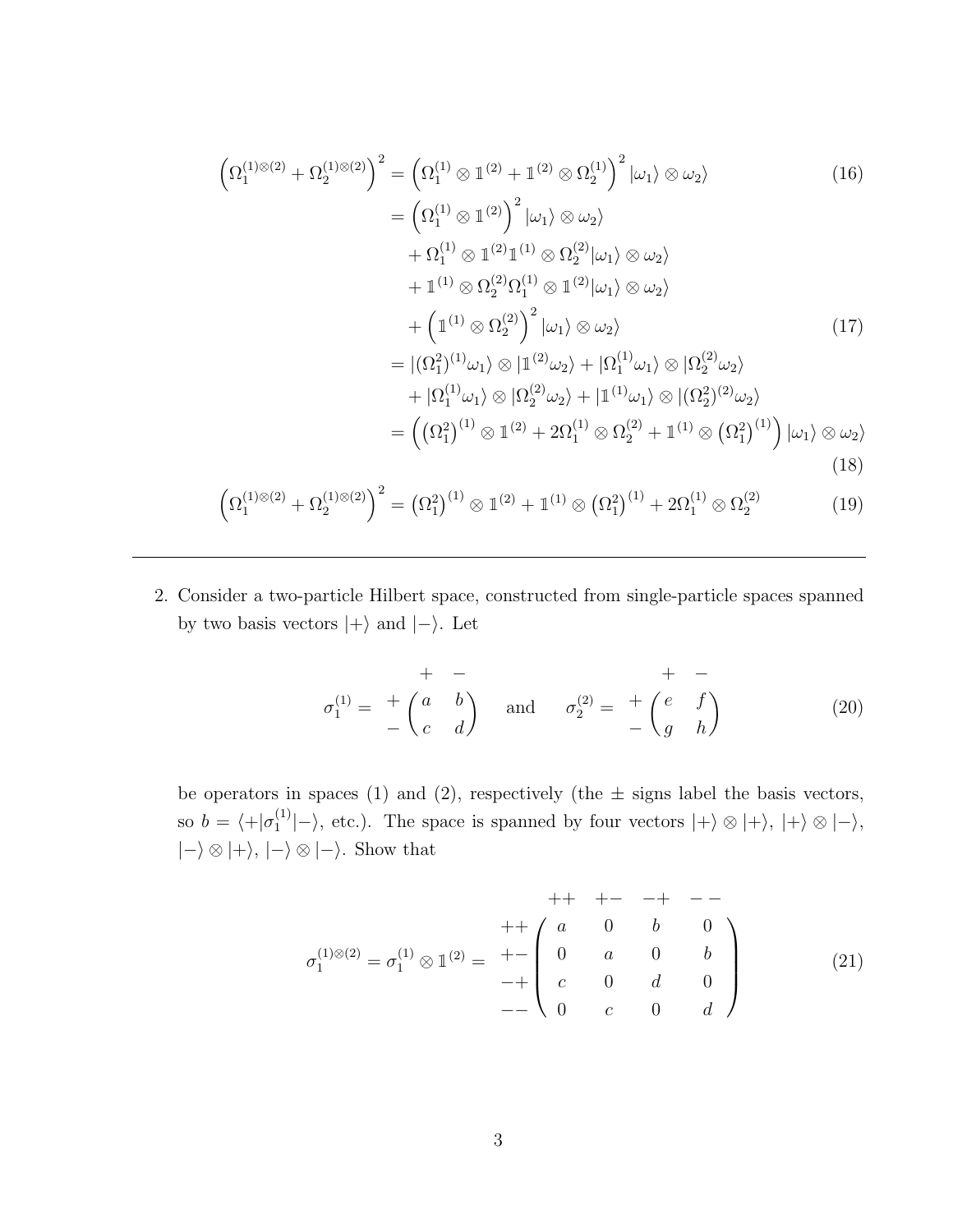$$
\sigma_2^{(1)\otimes(2)} = \begin{pmatrix} e & f & 0 & 0 \\ g & h & 0 & 0 \\ 0 & 0 & e & f \\ 0 & 0 & g & h \end{pmatrix}
$$
 (22)

<span id="page-3-0"></span>
$$
(\sigma_1 \sigma_2)^{(1)\otimes(2)} = \sigma_1^{(1)} \otimes \sigma_2^{(2)} = \begin{pmatrix} ae & af & be & bf \\ ag & ah & bg & bh \\ ce & cf & de & df \\ cg & ch & dg & dh \end{pmatrix}
$$
 (23)

Show Eq. [\(23\)](#page-3-0) in two ways, by taking the matrix product of  $\sigma_1^{(1)\otimes(2)}$  $\frac{(1)⊗(2)}{1}$  and  $σ_2^{(1)⊗(2)}$  $_2^{(1)\otimes(2)}$  and by directly computing the matrix elements of  $(\sigma_1 \sigma_2)^{(1) \otimes (2)}$ .

3. N identical spin  $\frac{1}{2}$  particles are subjected to a one-dimensional simple harmonic oscillator potential. What is the ground state energy? What is the Fermi energy? What happens when  $N \to \infty$ 

For a single particle in a 1D SHO potential the energy spectrum is

$$
E_n^{(1)} = \hbar \omega \left( n + \frac{1}{2} \right); \quad n = 0, 1, 2, \dots \tag{24}
$$

Each energy state can accommodate a maximum 2 spin  $\frac{1}{2}$  particles (one for each possible spin state,  $2s + 1$ ). That is, as fermions, if they are in the same spatial state (and therefore in a spatial state that is symmetric under particle interchange), they must be in an antisymmetric spin state. The maximum number of particles in a completely antisymmetric spin state is equal to the number of spin states. For spin-1/2 electrons, there can be only 2 particles in an antisymmetric spin state.

E.g., for 3 particles, two can be in the lowest energy  $E_0^{(1)}$  $_0^{(1)}$  and the third must be in the next higher state  $E_1^{(1)}$  $_1^{(1)}$ , and the ground state is

$$
E_0^{(3)} = 2\left(\frac{1}{2}\hbar\omega\right) + 1\left(\frac{3}{2}\hbar\omega\right) = \frac{5}{2}\hbar\omega\tag{25}
$$

For an arbitrary number  $N$  particles, when  $N$  is even, each occupied state contains two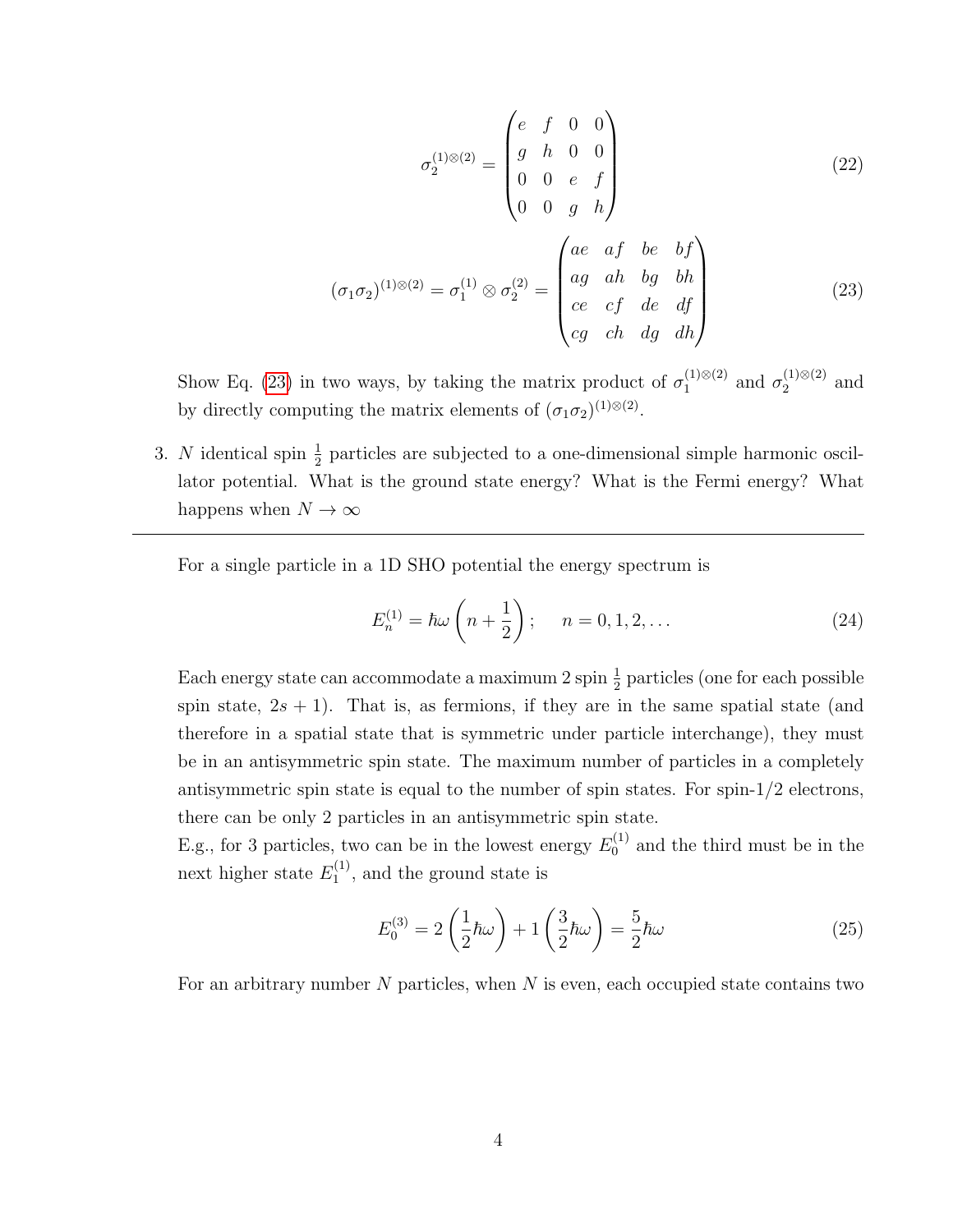particles and the total ground state energy is

$$
E_0^{(N)} = 2\sum_{n=0}^{\frac{N}{2}-1} \hbar \omega (n + \frac{1}{2})
$$
\n(26)

$$
=\frac{\hbar\omega}{4}N^2.\tag{27}
$$

When  $N$  is odd, the highest energy single-particle state is singly occupied:

$$
E_0^{(N)} = 2\sum_{n=0}^{\frac{N-3}{2}} \hbar \omega (n + \frac{1}{2}) + \hbar \omega (\frac{N}{2} - \frac{1}{2} + \frac{1}{2})
$$
 (28)

$$
=\frac{\hbar\omega}{4}(N^2+1).
$$
\n(29)

or, summarizing

$$
E_0^{(N)} = \begin{cases} \frac{N^2}{4} \hbar \omega, & N = \text{even} \\ \frac{N^2 + 1}{4} \hbar \omega, & N = \text{odd} \end{cases}
$$
 (30)

The Fermi energy is the highest occupied single-particle state in the N-particle ground state. The highest occupied state is  $E_{(N)}^{(1)}$  $\chi^{(1)}_{(N-1)/2}$  for odd N and  $E^{(1)}_{(N)}$  $\binom{(1)}{(N-2)/2}$  for even N. So the Fermi energy is

$$
E_F^{(N)} = \begin{cases} \frac{N-1}{2}\hbar\omega & N = \text{even} \\ \frac{N}{2}\hbar\omega & N = \text{odd} \end{cases}
$$
(31)

In the limit  $N\to\infty,$  we have

$$
\lim_{N \to \infty} E_0^{(N)} = \frac{N^2}{4} \hbar \omega,\tag{32}
$$

$$
\lim_{N \to \infty} E_F^{(N)} = \frac{N}{2} \hbar \omega.
$$
\n(33)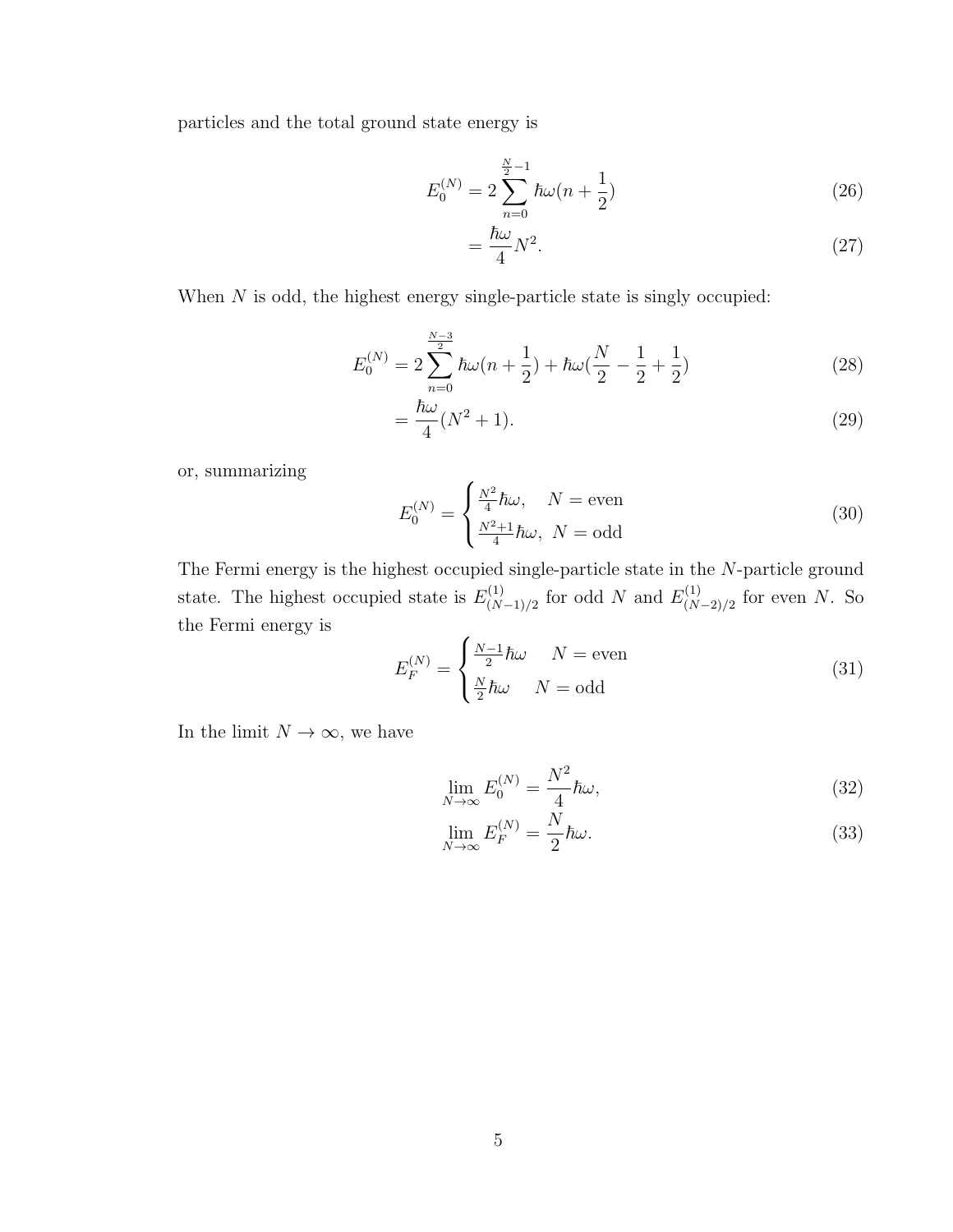There was a question on Wednesday about how it is possible to construct fermionic states with more than 2 electrons, if the spatial state is not fully antisymmetric. Here is an explicit example of the lowest-energy 3-electron state in this problem. An example of the notation is the first term  $|001 \uparrow \downarrow \uparrow \rangle$ , which means particle 1 has energy  $E_0$  and spin up ( $\uparrow$ ), particle 2 has energy  $E_0$  and spin down ( $\downarrow$ ), and particle 3 has energy  $E_1$ and spin up  $(\uparrow)$ .

$$
|\psi_{\text{GS}}\rangle = \left[|001\uparrow\downarrow\uparrow\rangle - |001\downarrow\uparrow\uparrow\rangle\right] - \left[|100\uparrow\downarrow\uparrow\rangle - |100\uparrow\uparrow\downarrow\rangle\right] - \left[|010\uparrow\uparrow\downarrow\rangle - |010\downarrow\uparrow\uparrow\rangle\right]
$$

4. Two nonidentical spin 1 particles with no orbital angular momenta (that is, s-states for both) can form  $j=0$ ,  $j=1$ , and  $j=2$  states. Suppose, however, that the two particles are identical. What restrictions do we get?

Spin 1 particles are bosons and must have symmetric wavefunction. They are in the same orbital state, and so they must also be in a symmetric spin state.

The  $j = 0$  state and the (5)  $j = 2$  states are symmetric with respect to interchange of particles, while the (3)  $j = 1$  states are antisymmetric. Thus, only states with  $j = 0$  or  $j = 2$  are allowed.

One can see this explicitly by constructing the full states. For example, the stretch state  $|j = 2, m = 0\rangle$  must be symmetric,  $|+\rangle |+\rangle$ , and the other  $j = 2$  states can be obtained from the lowering operator  $S_ = S_{1-} + S_{2-}$ :

$$
|j=2,m=2\rangle = |+\rangle |+\rangle \tag{34}
$$

$$
|j=2, m=1\rangle = \frac{1}{\sqrt{2}} (|+\rangle |0\rangle + |0\rangle |+\rangle)
$$
 (35)

$$
|j=2, m=0\rangle = \frac{1}{\sqrt{6}} (2|0\rangle|0\rangle + |-\rangle|+\rangle - |+\rangle|-\rangle)
$$
 (36)

$$
|j=2, m=-1\rangle = \frac{1}{\sqrt{2}}(|-\rangle|0\rangle+|0\rangle|-\rangle)
$$
\n(37)

$$
|j=2,m=-2\rangle = |-\rangle|-\rangle. \tag{38}
$$

(39)

These are all symmetric.

The  $|j = 1, m = 1\rangle$  state must be orthogonal to the  $|j = 2, m = 1\rangle$  state, and can be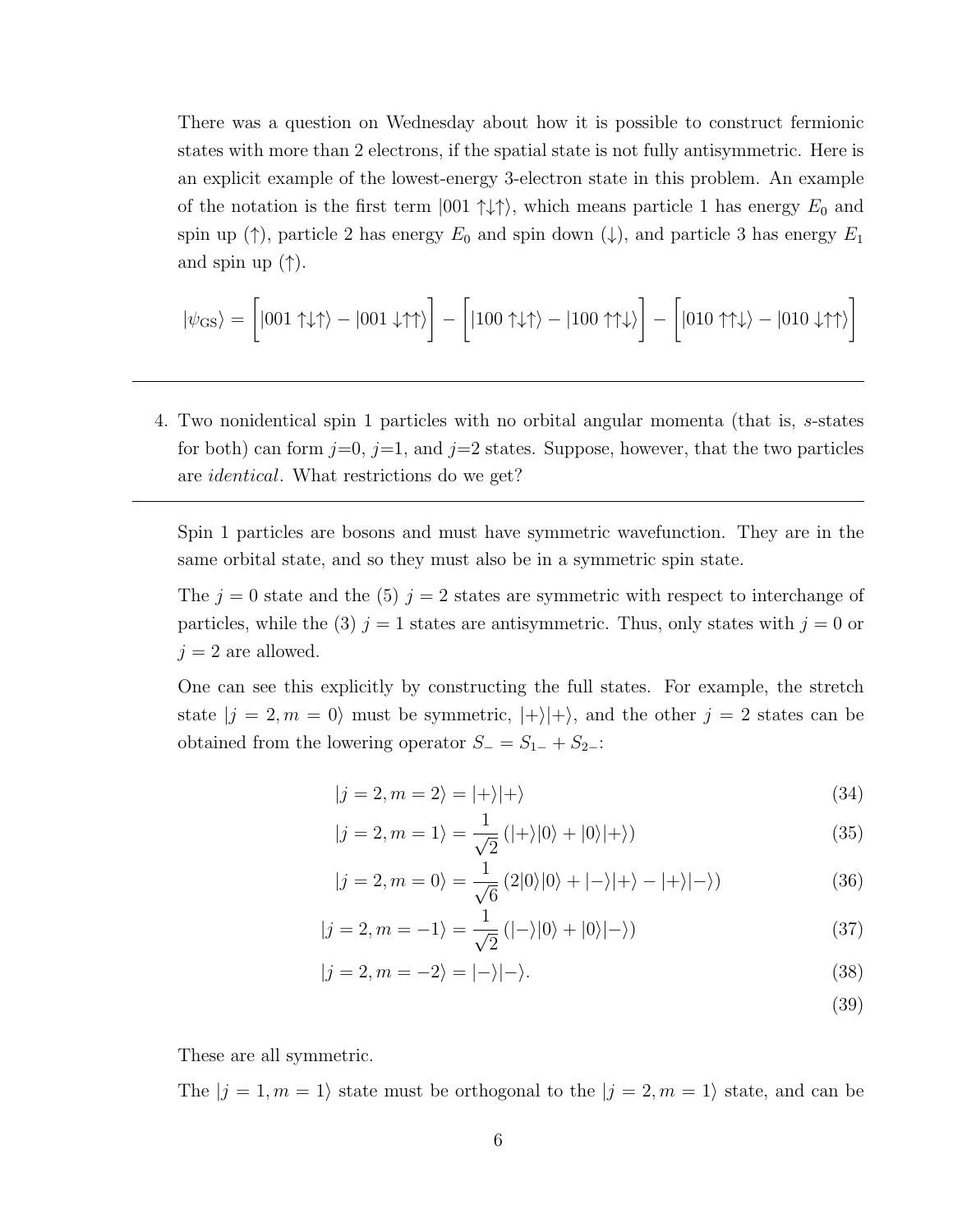similarly lowered to obtain the other states:

$$
|j=1, m=1\rangle = \frac{1}{\sqrt{2}} (|+\rangle |0\rangle - |0\rangle |+\rangle)
$$
 (40)

$$
|j=1, m=0\rangle = \frac{1}{\sqrt{2}}(|+\rangle|-\rangle - |-\rangle|+\rangle)
$$
\n(41)

$$
|j=1, m=-1\rangle = \frac{1}{\sqrt{2}} (|0\rangle|-\rangle - |-\rangle|0\rangle)
$$
 (42)

These states are all antisymmetric.

The  $|j = 0, m = 0\rangle$  state must be orthogonal to the other  $m = 0$  states:

$$
|j=0,m=0\rangle = \frac{1}{\sqrt{3}}(|+\rangle|-\rangle-|0\rangle|0\rangle+|-\rangle|+\rangle)
$$
\n(43)

This state is symmetric with respect to particle interchange.

Or, we can see

$$
\boxed{\otimes} \boxed{\phantom{0}} = \boxed{\phantom{0}} \oplus \boxed{\phantom{0}} \tag{44}
$$

$$
3 \times 3 = 3 + 6 \tag{45}
$$

There are 3 antisymmetric states and 6 symmetric states. We know there must be 5  $j = 2$  states,  $3 \, j = 1$  states, and 1 singlet state. So the antisymmetric states must represent the  $j = 1$  triplet, and are not allowed.

5. Discuss what would happen to the energy levels of a helium atom if the electron were a spinless boson.

For two spinless bosons, the orbital wavefunction is necessarily symmetric under interchange of the particles

If we neglect spin interactions, then the energy levels would be the same for  $\frac{1}{2}$  or spin 0 "electrons". However, excited states with antisymmetric wavefunctions are not allowed, and would disappear from the energy spectrum. Specifically, all the spin-triplet states (orthohelium) would disappear.

6. Three identical spin 0 particles are situated at the corners of an equilateral triangle. Let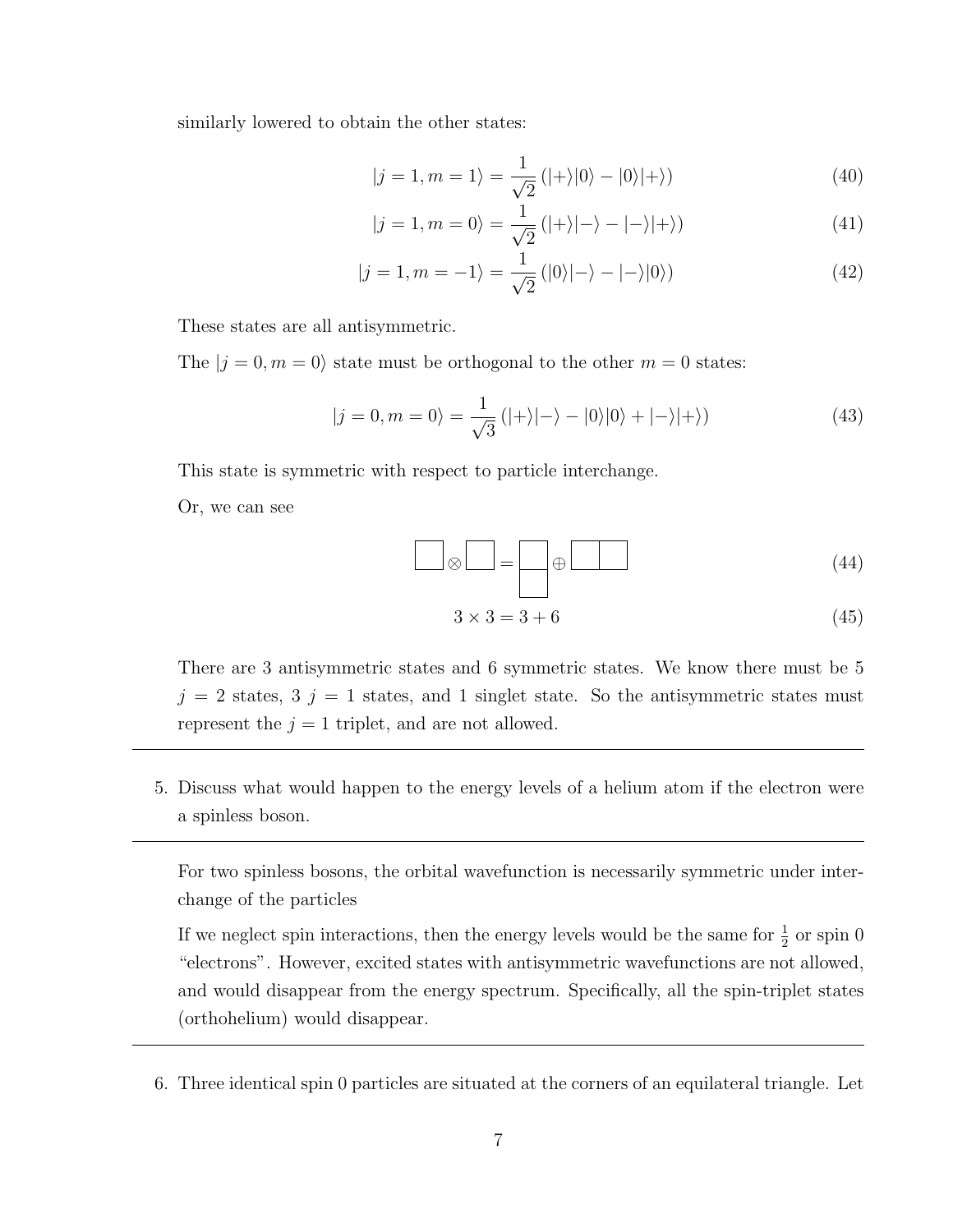us define the z-axis to go through the center and in the direction normal to the plane of the triangle. The whole system is free to rotate about the z-axis. Using statistics considerations, obtain restrictions on the magnetic quantum numbers corresponding to  $J_z$ .



The rotation operator around the z-axis by angle  $\phi$  can be written

$$
D(\phi) = e^{-i\hat{J}_z \phi/\hbar}.\tag{46}
$$

Rotations by multiplies of  $\phi = 2\pi/3$  are equivalent to a series of particle exchanges, and must therefore leave the wavefunction invariant (since the particles are bosons). E.g., a rotation by  $2\pi/3$ 



is equivalent to the consecutive interchange  $\hat{P}_{23}\hat{P}_{12}$ 



So it must be an eigenstate of  $D(\phi = 2\pi/3)$  with eigenvalue 1. It must then be an eigenstate of  $\hat{J}_z$ :

$$
D(\phi = 2\pi/3)|\alpha\rangle = e^{-i\hat{J}_z\phi/\hbar}|\alpha\rangle
$$
\n(47)

$$
=e^{-im*2\pi/3}|\alpha\rangle\tag{48}
$$

$$
= |\alpha\rangle, \tag{49}
$$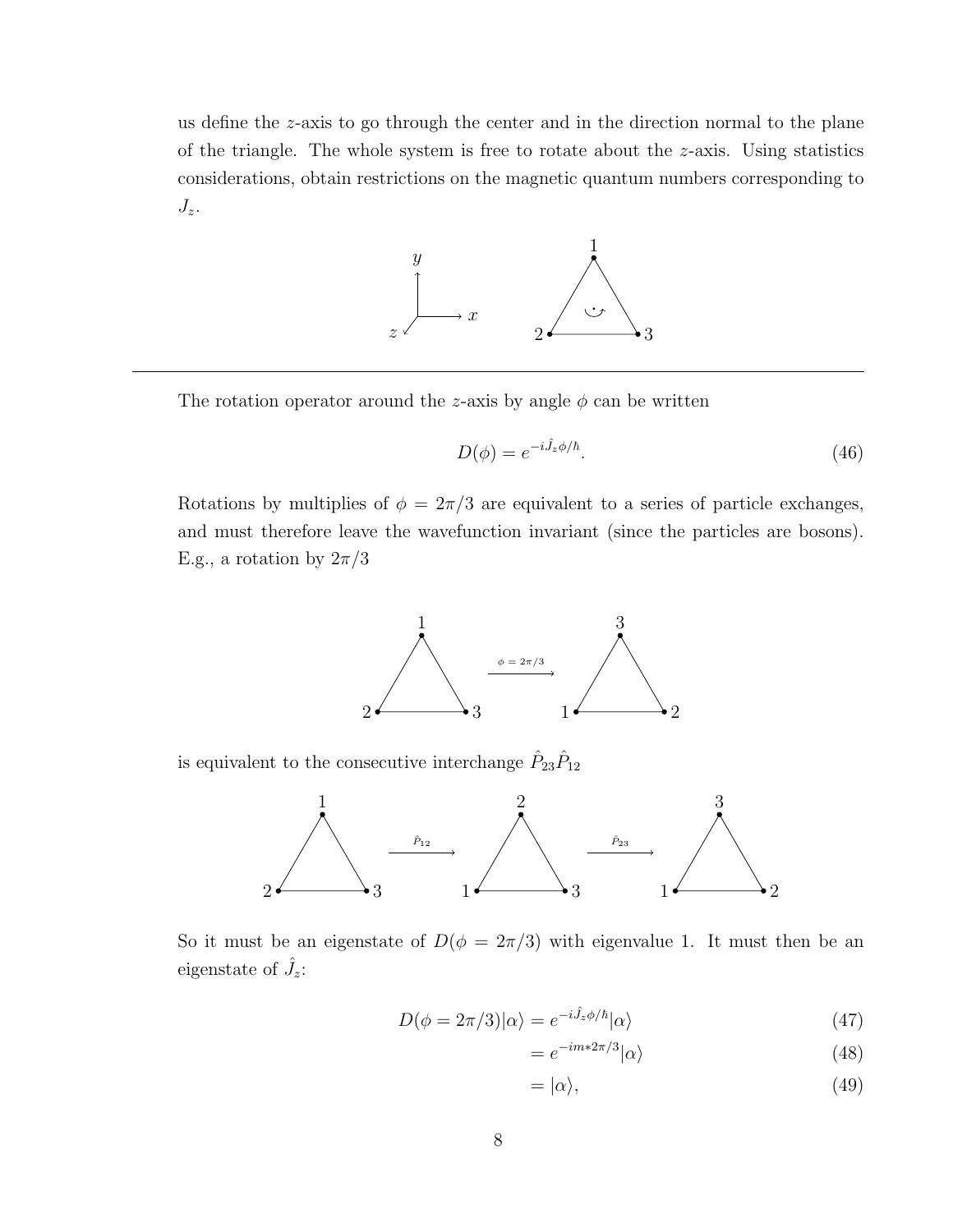and the state must have  $m = 0, \pm 3, \pm 6, \ldots$ , or  $\frac{m}{3} \in \mathbb{Z}$ 

- 7. Consider three weakly interacting, identical spin 1 particles
	- (a) Suppose the space part of the state vector is known to be symmetric under interchange of any pair. Using notation  $|+\rangle|0\rangle|+\rangle$  for particle 1 in  $m_s=+1$ , particle 2 in  $m_s=0$ , particle 3 in  $m_s=+1$ , and so on, construct the normalized spin states in the following three cases:
		- i. All three of them in  $|+\rangle$ .
		- ii. Two of them in  $|+\rangle$ , one in  $|0\rangle$ .
		- iii. All three in different spin states

What is the total spin in each case?

- (b) Attempt to do the same problem when the space part is antisymmetric under interchange of any pair.
- (a) The space part of the state vector is symmetric  $\implies$  the spin part must be symmetric under interchange of any pair
	- i. The symmetric state is trivially

$$
|+\rangle|+\rangle|+\rangle \tag{50}
$$

This has total spin  $s = 3$  (and  $m = 3$ )

ii. The only completely symmetric combination is

$$
\frac{1}{\sqrt{3}}\left(|+\rangle|+\rangle|0\rangle+|+\rangle|0\rangle|+\rangle+|0\rangle|+\rangle|+\rangle)
$$
\n(51)

This is the  $s = 3$ ,  $m = 2$  state.

<span id="page-8-0"></span>iii. The completely symmetric combination here is

$$
\frac{1}{\sqrt{6}}\left(|+\rangle|0\rangle|-\rangle+|+\rangle|-\rangle|0\rangle+|0\rangle|+\rangle|-\rangle+|-\rangle|+\rangle|0\rangle+|0\rangle|-\rangle|+\rangle+|-\rangle|0\rangle|+\rangle)
$$
\n(52)

This is not an eigenstate of  $S^2$ , and so does not have a definite total spin. It is a linear combination of  $m = 0$  states with different s. One can check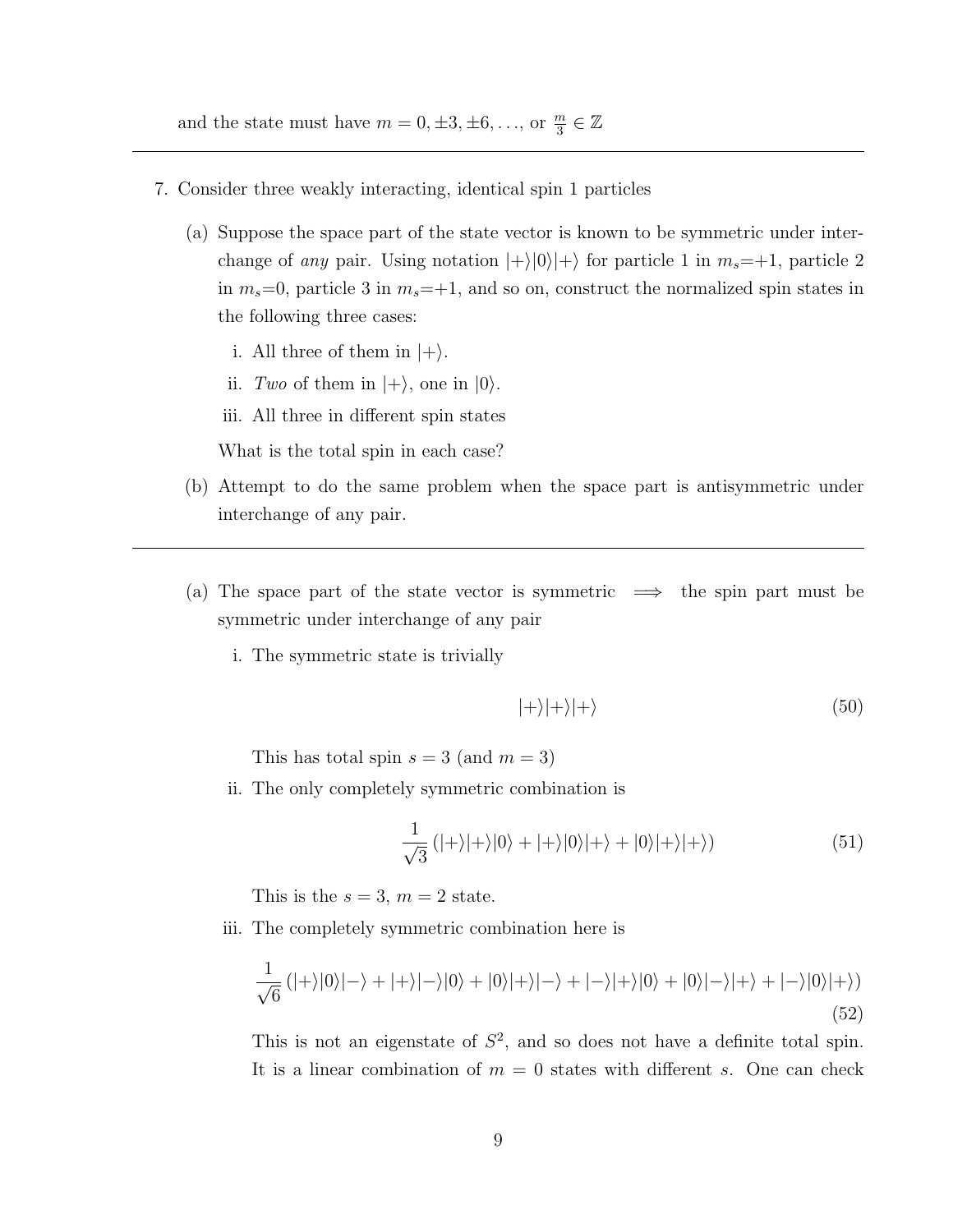this by acting on the state with the  $S<sup>2</sup>$  operator, and note that an extra term appears:

$$
S^2|\Psi\rangle = 12|\Psi\rangle + \frac{24}{\sqrt{6}}|0\rangle|0\rangle|0\rangle \tag{53}
$$

(b) For [7\(a\)iii,](#page-8-0) there is one completely antisymmetric state:

$$
\frac{1}{\sqrt{6}}\left(|+-0\rangle-|+-0\rangle+|0-+\rangle-|0+-\rangle+|-+0\rangle-|-0+\rangle\right) (54)
$$

This is the spin singlet state  $s = 0$ .

8. Suppose the electron were a spin  $\frac{3}{2}$  particle obeying Fermi-Dirac statistics. Write the configuration of a hypothetical Ne  $(Z=10)$  atom made up of such "electrons" [that is, the analog of  $(1s)^2(2s)^2(2p)^6$ . Show that the configuration is highly degenerate. What is the ground state (the lowest term) of the hypothetical Ne atom in spectroscopic notation  $(^{2S+1}L_J$ , where S, L, and J stand for the total spin, the total orbital angular momentum, and the total angular momentum, respectively) when exchange splitting and spin-orbit splitting are taken into account?

For each spin  $\frac{3}{2}$  electron there are four possible spin orientations. Therefore it is possible to put four electrons in each spatial state.

The lowest energy configuration is then:

$$
(1s)^4 (2s)^4 (2p)^2 \tag{55}
$$

This state is degenerate because each of the two electrons in the p state can have  $m_l = 1, 0, -1$  and  $m_s = \frac{3}{2}$  $\frac{3}{2}, \frac{1}{2}$  $\frac{1}{2}, -\frac{1}{2}$  $\frac{1}{2}, -\frac{3}{2}$  $\frac{3}{2}$ .

A single particle has 12 possible states, and so two indistinguishable can occupy these states a total of

$$
\binom{12}{2} = \frac{12!}{2!(12-2)!} = 66\tag{56}
$$

different ways, compared to the single ground state configuration of the standard case. All of these are allowed, since we can make an antisymmetric state for any two distinct choices for  $(m_l, m_s)$ :

$$
|\Psi\rangle = \frac{1}{\sqrt{2}} \left( |\Psi_{m_l, m_s} \rangle | \Psi_{m'_l, m'_s} \rangle - |\Psi_{m'_l, m'_s} \rangle | \Psi_{m_l, m_s} \rangle \right) \tag{57}
$$